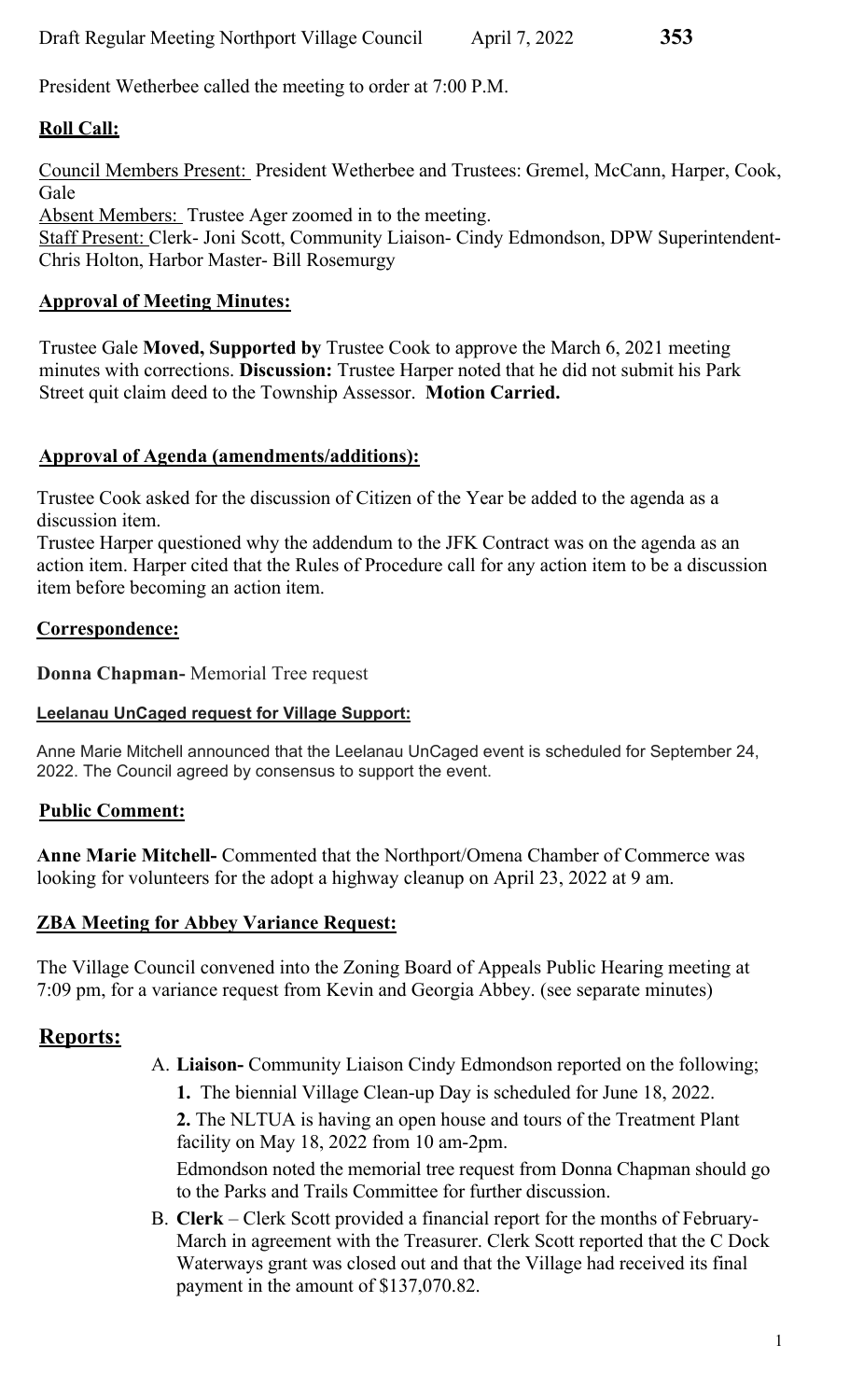- C. **Treasurer**  Treasurer Kallie Craker provided a revenue report in agreement with the Clerk for the month of February and March.
- D. **DPW** DPW Superintendent Chris Holton provided a written report of the DPW activities for the month of March. Holton highlighted that the marina launch ramp would be closed during the dredging project.
	- **1. Employee Relations**  Chairman Steve Wetherbee reported that the Committee was working on a performance review form and plan to hold quarterly meetings with staff to review performances.
	- **2. Finance** Finance Chair Jane Gale provided minutes from March 9, 2022 meeting. Gale reported that the Finance Committee was in the process of reviewing village ordinances and plan to have a vendor ordinance for the village to consider at the next regular meeting.
	- **3. Infrastructure** Infrastructure Chair Hugh Cook provided minutes from the March 16, 2022. Cook noted that the Committee was gathering information on the take-over of M-201 in Northport and recommended hiring an engineer to perform an evaluation on the box culvert.
	- **4. Waterfront-** Waterfront Chair Tom Gremel provided minutes from the March 15, 2022 committee meeting. Harbor Master, Bill Rosemurgy reported that the marina was booked for the 4<sup>th</sup> of July. Rosemugy also noted that the swans and special lights on the public beaches were working to keep the geese away.
	- **5. Planning Commission:** minutes from the March 16, 2022 Planning Commission meeting were provided. Gale noted that the Planning Commission Chair had hired a new Recording Secretary- Sarah Murphy and that Nicole Arbury was elected Chair of the Planning Commission and Laura Cavendish was elected Secretary.
	- **6. Zoning Administrator:** Scott provided a report of her activities for the month of March.
	- **7. Parks and Trails:** Chair Chris McCann provided minutes from the March 21, 2022 meeting. McCann noted that the Committee had been working on sign language for the road ends. The committee plans to have this language available at the next regular meeting.

# **Discussion Items:**

# Trail Clean-up Day(s) and Better World Day:

President Wetherbee explained that the Northport middle-schoolers and some elementary classes will be participating in a "Better World Day". The students would like to help clean up any areas in the village that the Council and staff see needed.

Trustee McCann offered to help facilitate the project with the students, starting with clean-up on the village trail system from 9-12noon. DPW Superintendent Chris Holton suggested cleaning up around the Mill Pond.

# **Action Items:**

# **Arbor Day Proclamation:**

The Village Tree Committee provided a proclamation to celebrate Arbor Day. Committee member Nicole Arbury noted that the adoption of the proclamation and observation of Arbor Day was a step towards becoming a Tree City USA.

Trustee Gremel **Moved, Supported by** Trustee McCann to adopt the Proclamation to observe Arbor Day. **Motion Carried.**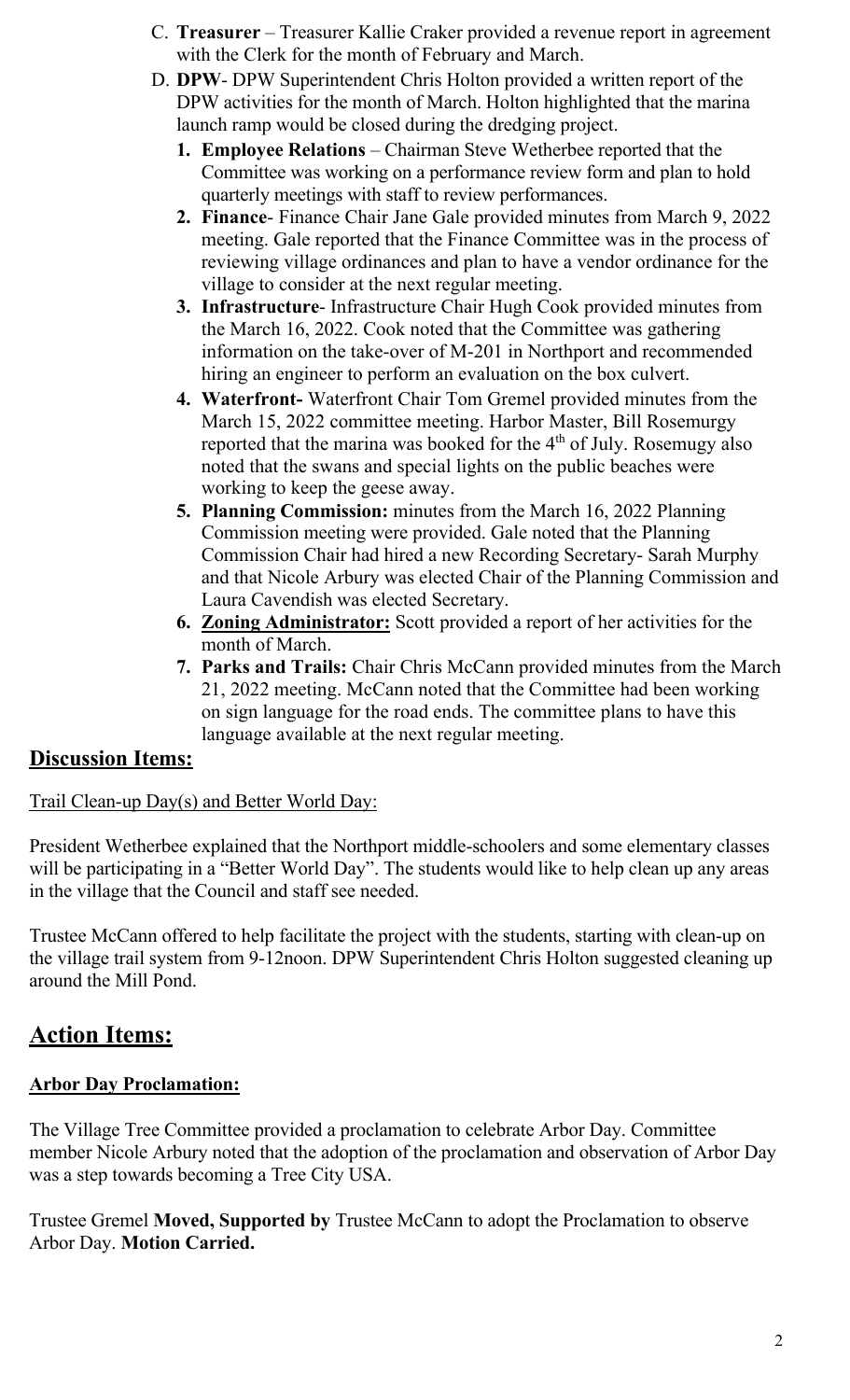## **Approval of Planning Commission Appointments:**

#### Nicole Arbury Appointment:

President Wetherbee nominated Nicole Arbury for a (1) one year term.

Trustee Cook Moved, Supported by Trustee Gremel to approve the appointment of Nicole Arbury for a (1) one year term. **Motion Carried.** 

#### Bob Newell Appointment:

President Wetherbee nominated Bob Newell for a (3) three-year term.

Trustee Harper Moved, Supported by Trustee Gale to approve the appointment of Bob Newell for a (3) three-year term. **Motion Carried.** 

#### John Woomer Appointment:

President Wetherbee nominated John Woomer to serve the remaining term of Kathryn Frerichs (2) two years.

Trustee Cook Moved, Supported by Trustee Harper to approve the appointment of John Woomer for a (2) two-year term. **Motion Carried.** 

#### **Approve \$8,056 expense for Floodplain monuments and Plat Map work:**

John Korr, from JFK Land Surveying Consultant, LLC provided a detailed addendum to his contract for amending the plat between Nagonaba, Third, Warren and Mill Street and the dedication of West Park Drive. The primary reason for the increase was due to the detailing requirements and scale of mapping needed for the Northport Creek floodplain. An additional 12 monuments are required for the mapping and platting of Northport Creek.

Trustee Harper questioned the validity of the request. Trustee Cook asked for LARA documentation be provided by JFK Consultants before a decision is made by the Council.

#### **Citizen of the Year:**

Trustee Cook nominated Steve Wetherbee as the Citizen of the year. Cook noted his 22 years of service on the Village Council. Trustee Harper nominated Hugh Cook as the Citizen of the year, but wanted more time to consider.

President Wetherbee thanked Cook for the nomination, noting that he was planning to retire from the Council. The Council agreed to make a decision at the next regular Council meeting.

## **Payment of Bills:**

Trustee Gale **Moved, Supported by** Trustee Harper to approve payment of the bills for the month of February when funds become available in the amount of \$650,706.43 **Roll Call Vote:** Yeas (**6**) Nays (**0**) Absent (1) **Motion Carried** 

Trustee Cook **Moved, Supported by** Trustee McCann to approve payment of the bills for the month of March when funds become available in the amount of \$102,121.97 **Roll Call Vote:** Yeas (**6**) Nays (**0**) Absent (1) **Motion Carried**